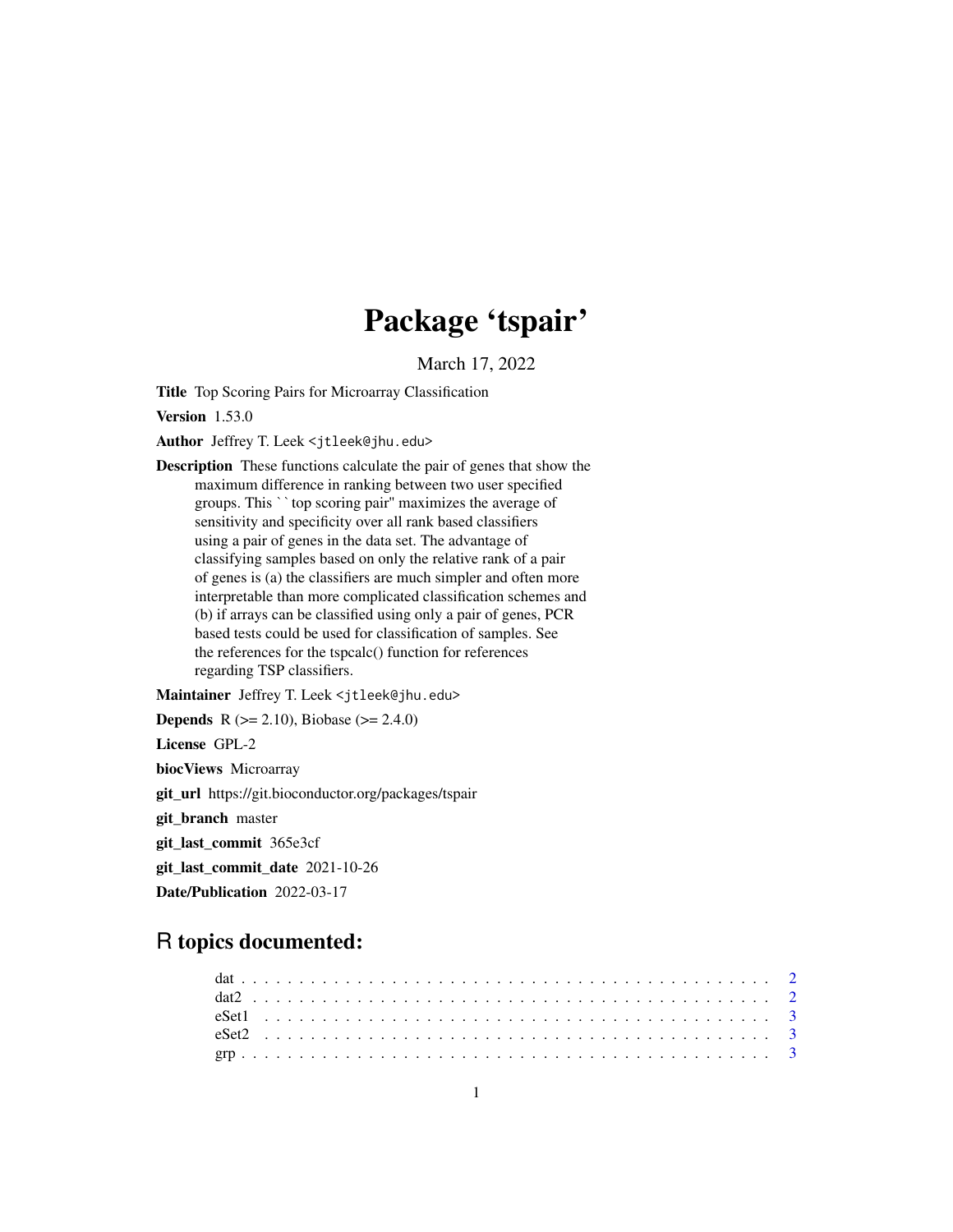<span id="page-1-0"></span>

| Index |  |  |  |  |  |  |  |  |  |  |  |  |  |  |  |  |  |  |  |  | 14 |
|-------|--|--|--|--|--|--|--|--|--|--|--|--|--|--|--|--|--|--|--|--|----|
|       |  |  |  |  |  |  |  |  |  |  |  |  |  |  |  |  |  |  |  |  |    |
|       |  |  |  |  |  |  |  |  |  |  |  |  |  |  |  |  |  |  |  |  |    |
|       |  |  |  |  |  |  |  |  |  |  |  |  |  |  |  |  |  |  |  |  |    |
|       |  |  |  |  |  |  |  |  |  |  |  |  |  |  |  |  |  |  |  |  |    |
|       |  |  |  |  |  |  |  |  |  |  |  |  |  |  |  |  |  |  |  |  |    |
|       |  |  |  |  |  |  |  |  |  |  |  |  |  |  |  |  |  |  |  |  |    |
|       |  |  |  |  |  |  |  |  |  |  |  |  |  |  |  |  |  |  |  |  |    |
|       |  |  |  |  |  |  |  |  |  |  |  |  |  |  |  |  |  |  |  |  |    |

dat *Simulated gene expression data.*

#### Description

This data set is a simulated gene expression matrix "dat" with 1000 genes and 50 arrays.

#### Usage

dat

#### Format

matrix

dat2 *Simulated gene expression data.*

#### Description

This data set is a simulated gene expression matrix "dat2" with 500 genes and 20 arrays used for testing predictions based on the data "dat"

#### Usage

dat2

#### Format

matrix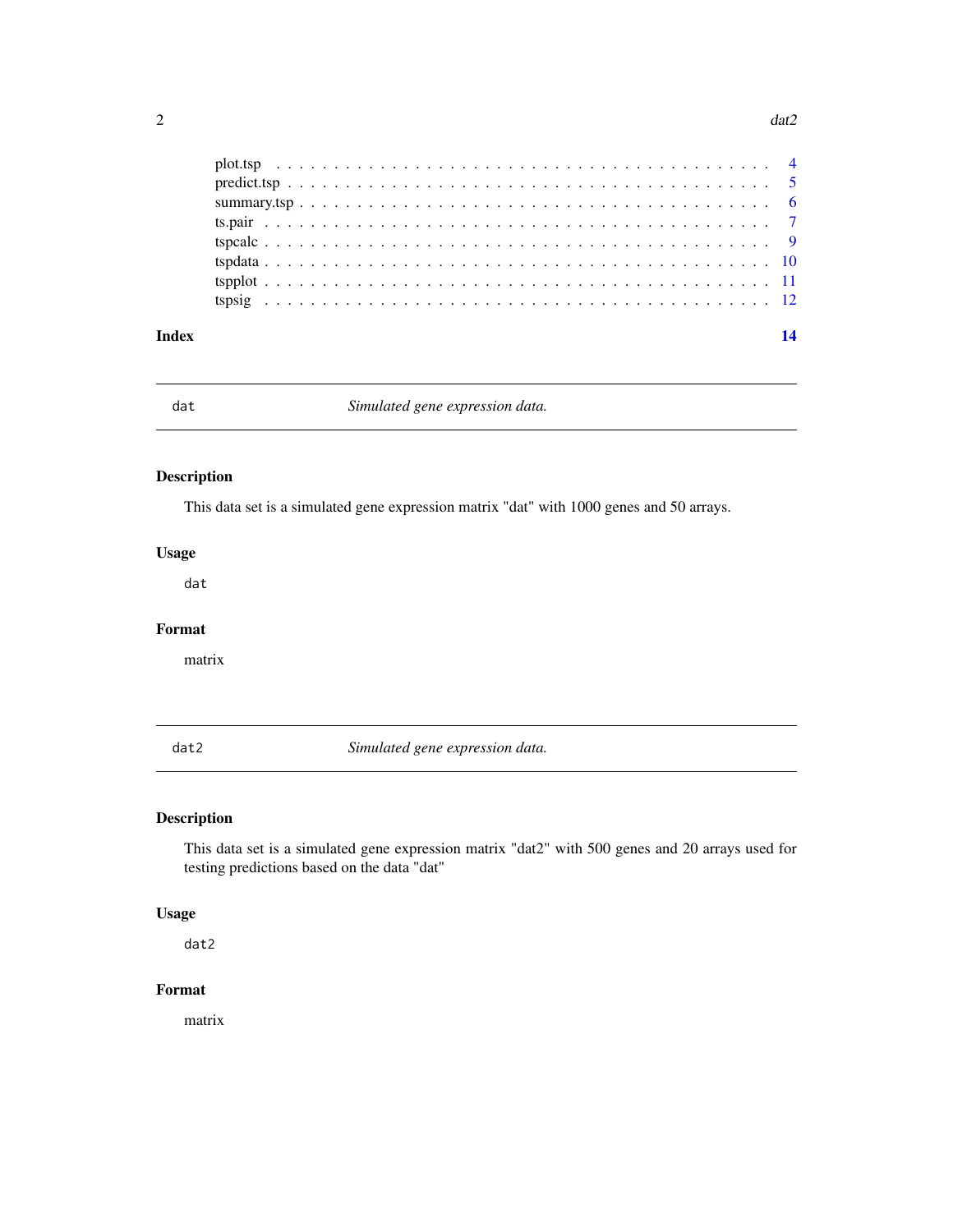<span id="page-2-0"></span>

This is a simulated expression set, where  $expressions(eset1) = data$  and  $pData(eset1) = grp$ .

#### Usage

eSet1

#### Format

Expression Set

eSet2 *A simulated expression set.*

#### Description

This is a simulated test texpression set, where  $\exp\left(\frac{1}{2}\right) = \text{dat2}$ .

#### Usage

eSet2

#### Format

Expression Set

grp *A group indicator.*

#### Description

This is a group indicator for the simulated gene expression data "dat" in the TSP package. The two groups are "healthy" and "diseased".

#### Usage

grp

#### Format

vector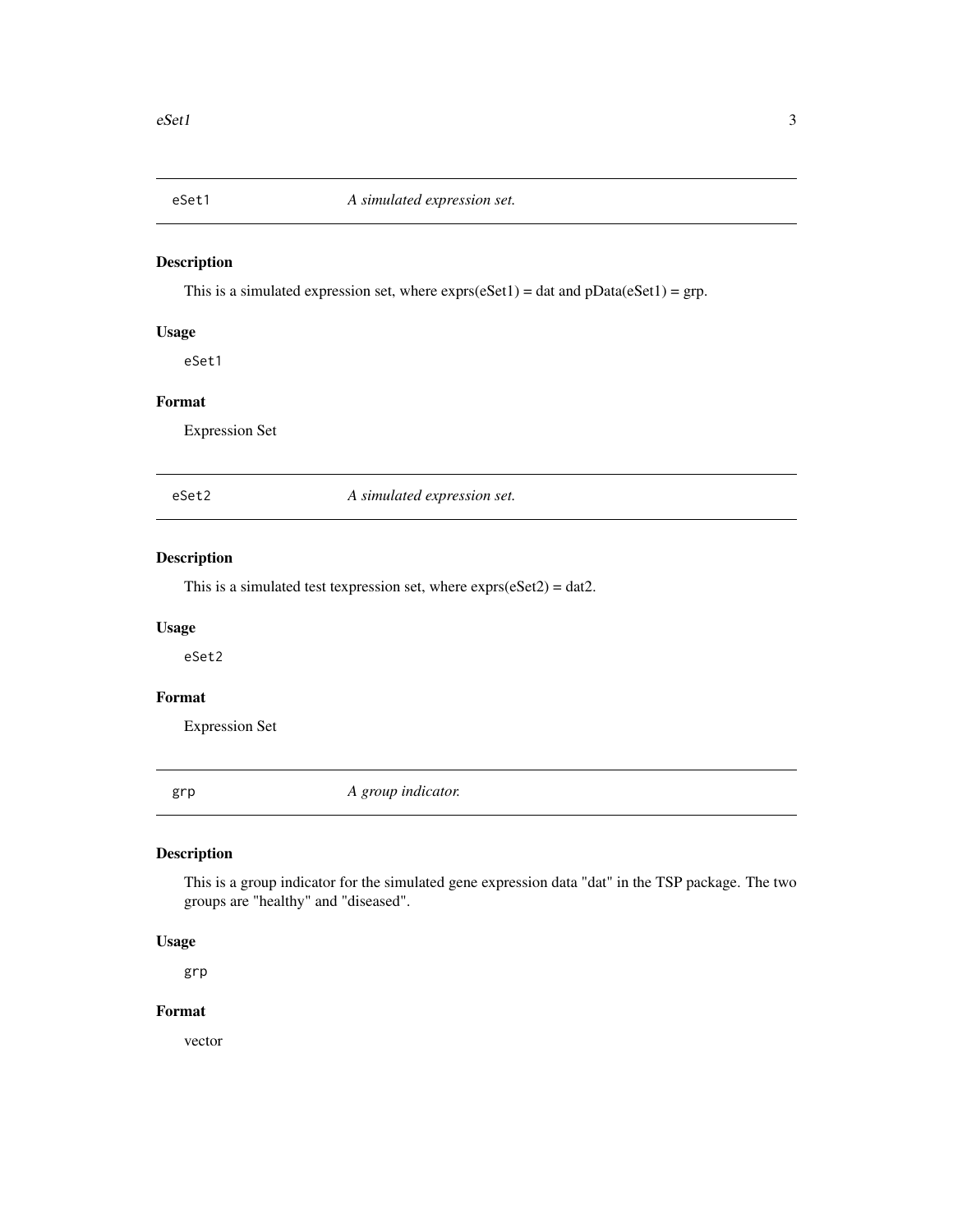<span id="page-3-0"></span>

Graphical display of tsp objects

#### Usage

## S3 method for class 'tsp'  $plot(x,y,...)$ 

#### Arguments

| X | A tsp object                 |
|---|------------------------------|
|   | Not used                     |
|   | Plotting arguments, not used |

#### Details

tspplot() creates a plot of each top scoring pair.The figure plots the expression for the first gene in the TSP pair versus the expression for the second gene in the TSP pair across arrays. The user defined groups are plotted in the colors red and blue. The score for the pair is shown across the top of each plot. If there is more than one TSP, hitting return will cycle from one TSP to the next.

#### Value

Nothing of interest.

#### Author(s)

Jeffrey T. Leek <jtleek@jhu.edu>

#### References

D. Geman, C. d'Avignon, D. Naiman and R. Winslow, "Classifying gene expression profiles from pairwise mRNA comparisons, Statist. Appl. in Genetics and Molecular Biology, 3, 2004.

#### See Also

[tspcalc](#page-8-1), [ts.pair](#page-6-1), [tspsig](#page-11-1),[predict.tsp](#page-4-1), [summary.tsp](#page-5-1), [tspplot](#page-10-1)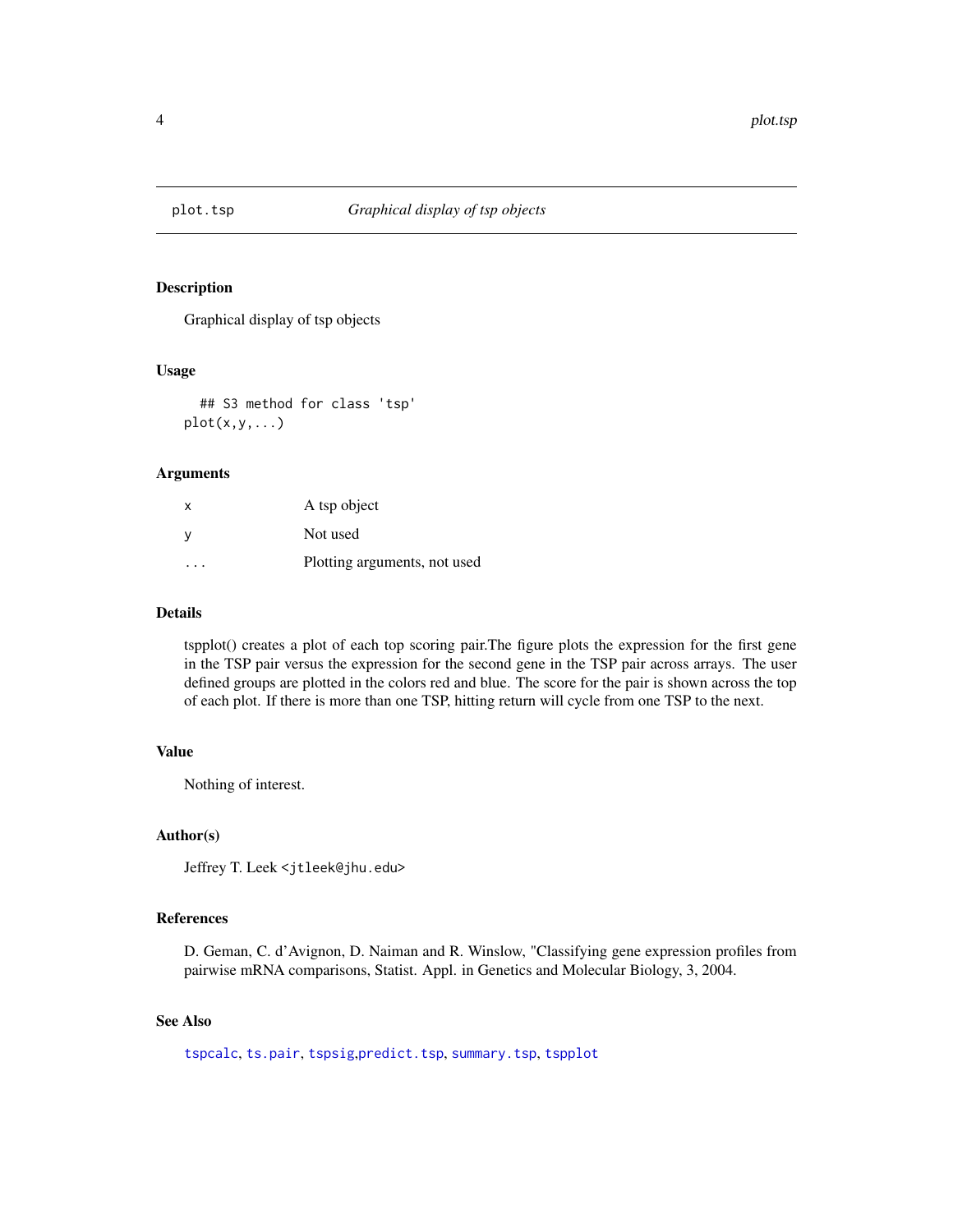#### <span id="page-4-0"></span>predict.tsp 5

#### Examples

```
## Not run:
## Load data
data(tspdata)
tsp1 <- tspcalc(dat,grp)
plot(tsp1)
```
## End(Not run)

<span id="page-4-1"></span>predict.tsp *Prediction based on a tsp object*

#### Description

This function can be used to predict outcome values for a data set based on a tsp object.

#### Usage

```
## S3 method for class 'tsp'
predict(object,dat=NULL,select=NULL,...)
```
#### Arguments

| object   | A tsp object                                                                                       |
|----------|----------------------------------------------------------------------------------------------------|
| dat      | Can take two values: (a) an m genes by n arrays matrix of expression data or (b)<br>an eSet object |
| select   | An indicator of which TSP to use, defaults to the first TSP.                                       |
| $\cdots$ | Plotting arguments (ignored)                                                                       |

#### Details

predict() accepts a tsp object calculated on an expression set or gene expression matrix. If no other data set is included, the tsp predictions for the original data set are produced. If a second gene expression matrix or expression set is included, predict() looks for the gene names of the TSP in tspobj and attempts to match them in the rownames or featureNames of the gene expression matrix. If rownames or featureNames are not available, the prediction is based on the row numbers. If a match is identified, predict() makes a prediction for each gene based on the output.

#### Value

predict A class prediction for each array of dat based on the TSP from tspobj

#### Author(s)

Jeffrey T. Leek <jtleek@jhu.edu>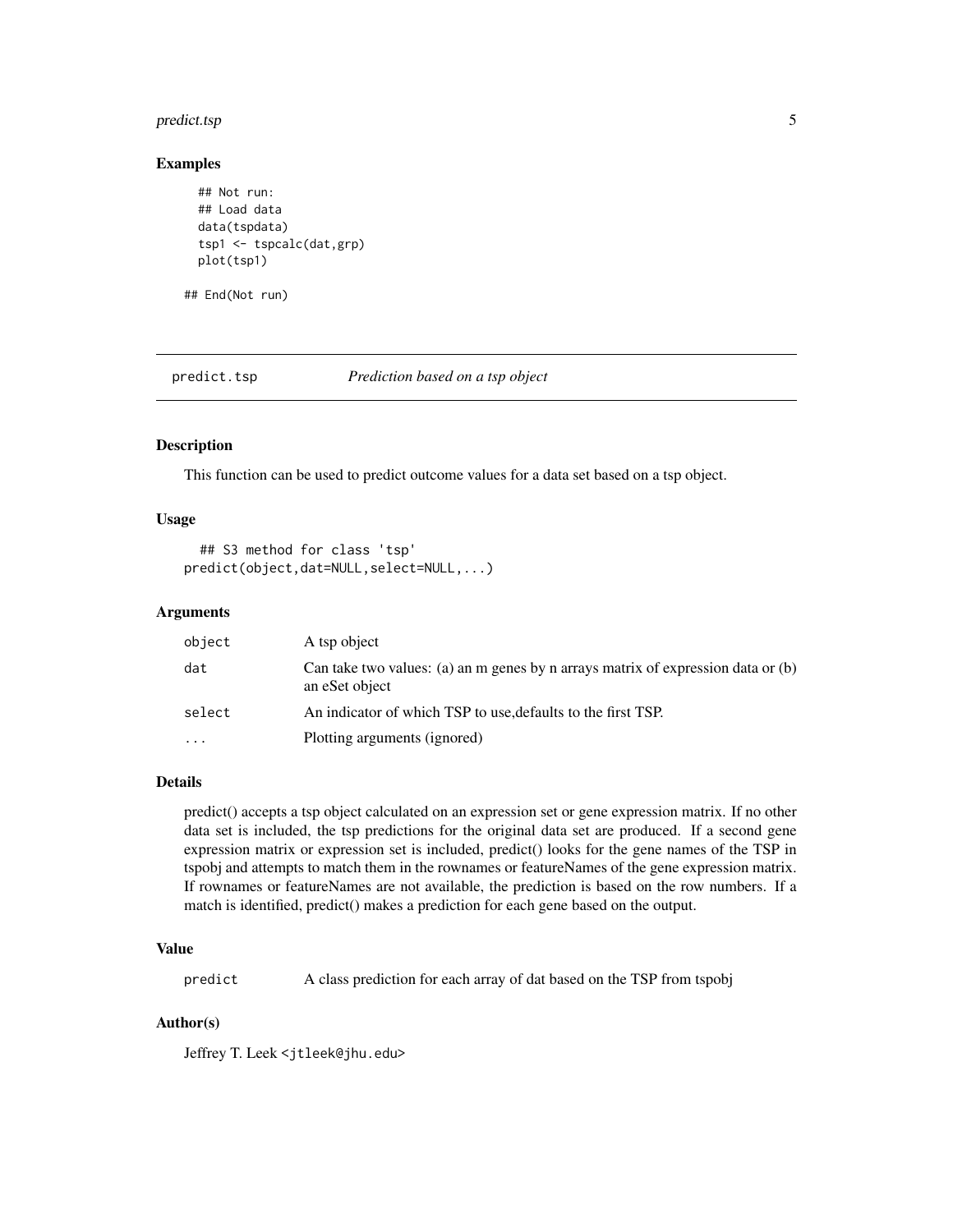#### <span id="page-5-0"></span>References

D. Geman, C. d'Avignon, D. Naiman and R. Winslow, "Classifying gene expression profiles from pairwise mRNA comparisons," Statist. Appl. in Genetics and Molecular Biology, 3, 2004.

A.C. Tan, D.Q. Naiman, L. Xu, R.L. Winslow, D. Geman, "Simple decision rules for classifying human cancers from gene expression profiles," Bioinformatics, 21:3896-3904, 2005.

#### See Also

[tspplot](#page-10-1),[ts.pair](#page-6-1), [tspcalc](#page-8-1),[tspsig](#page-11-1),[summary.tsp](#page-5-1)

#### Examples

```
## Not run:
## Load data
data(tspdata)
## Run tspcalc() on a data matrix and grp vector
tsp1 <- tspcalc(dat,grp)
## Get predictions for a new eSet or data matrix
predict.tsp(tsp1,dat2,1)
predict(tsp1,eSet2,1)
```
## End(Not run)

<span id="page-5-1"></span>summary.tsp *Summary of a tsp object*

#### Description

This function can be used to summarize a TSP object.

#### Usage

```
## S3 method for class 'tsp'
summary(object,select=NULL,printall=FALSE,...)
```
#### Arguments

| object   | A tsp object                                                                                         |
|----------|------------------------------------------------------------------------------------------------------|
| select   | A numerical indicator of which TSP to summarize, if NULL, all TSPs are sum-<br>marized one at a time |
| printall | If printall=TRUE all TSPs are summarized at once                                                     |
| .        | Summary arguments (ignored)                                                                          |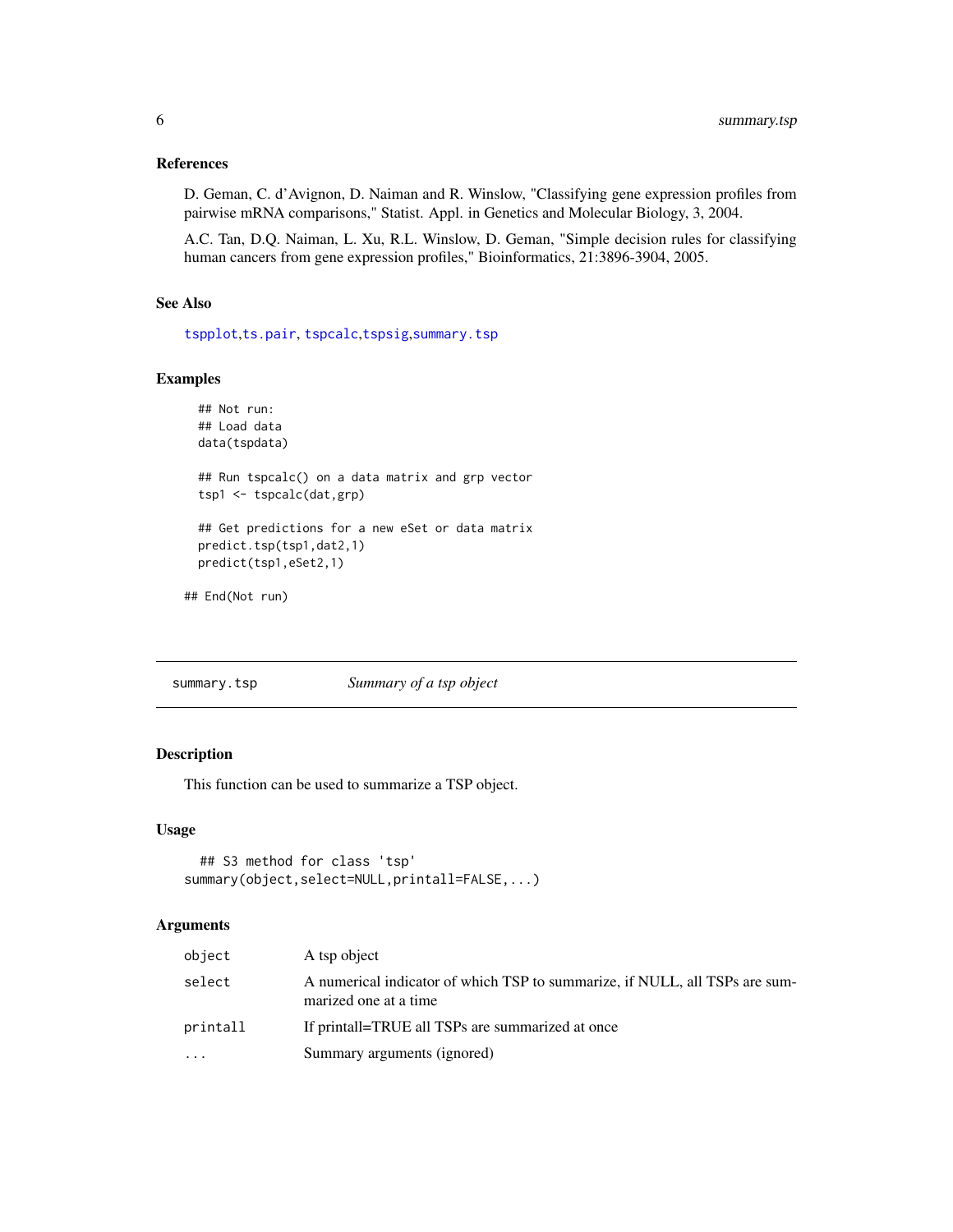<span id="page-6-0"></span>ts.pair 7

#### Details

summary() accepts a tsp object calculated on an expression set or gene expression matrix. The result is a table of frequencies for the TSP indicator versus the group indicator.

#### Value

A table.

#### Author(s)

Jeffrey T. Leek <jtleek@jhu.edu>

#### References

D. Geman, C. d'Avignon, D. Naiman and R. Winslow, "Classifying gene expression profiles from pairwise mRNA comparisons," Statist. Appl. in Genetics and Molecular Biology, 3, 2004.

#### See Also

[tspplot](#page-10-1), [ts.pair](#page-6-1), [tspcalc](#page-8-1),[tspsig](#page-11-1), [predict.tsp](#page-4-1)

#### Examples

```
## Not run:
 ## Load data
 data(tspdata)
 ## Run tspcalc() on a data matrix and grp vector
 tsp1 <- tspcalc(dat,grp)
 ## Get the summary for the tsp object.
 summary(tsp1)
 summary.tsp(tsp1)
## End(Not run)
```
<span id="page-6-1"></span>

ts.pair *Calculation of top scoring pairs.*

#### Description

This function calculates the pair of genes that show the maximum difference in ranking between two user specified groups. The function tspcalc() is the general version of this function that accepts eSets.

#### Usage

ts.pair(dat,grp)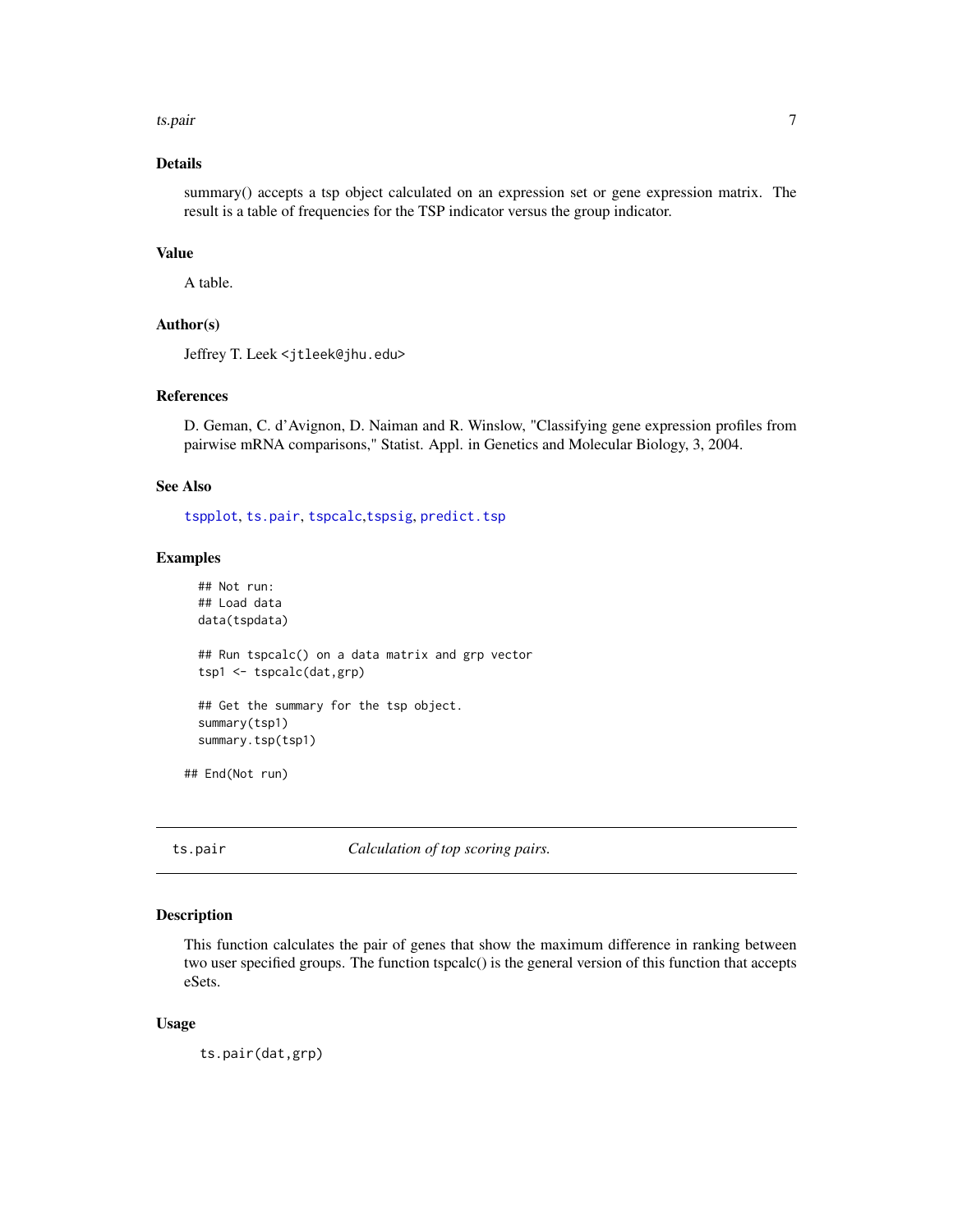<span id="page-7-0"></span>8 ts.pair

#### **Arguments**

| dat | An m genes by n arrays matrix of expression data.         |
|-----|-----------------------------------------------------------|
| grp | A group indicator with values 0 and 1 for the two groups. |

#### Details

ts.pair() only works for two group classification. All the caveats for tspcalc() apply here, but this function only works for matrix and vector arguments, for a more general function see tspcalc(). The top scoring pairs methodology was originally described in Geman et al. (2004). and the unique TSP idea was described in Tan et al. (2005).

#### Value

A tsp object with elements:

| index    | A two-column matrix where each row is a pair of indices from the data matrix<br>achieving the top score                                  |
|----------|------------------------------------------------------------------------------------------------------------------------------------------|
| tspscore | The rank based score described in Geman et al. (2004), essentially the empirical<br>average of sensitivity and specificity for the pair. |
| score    | The tie-breaking score described in Tan et al. (2005).                                                                                   |
| grp      | The binary group indicator.                                                                                                              |
| tspdat   | Row i and row $(i +$ Number of total TSPs) of this data matrix represent the<br>expression data for the ith TSP pair.                    |
| labels   | The group labels for the two groups as defined by the grp variable.                                                                      |

#### Author(s)

Jeffrey T. Leek <jtleek@jhu.edu>

#### References

D. Geman, C. d'Avignon, D. Naiman and R. Winslow, "Classifying gene expression profiles from pairwise mRNA comparisons," Statist. Appl. in Genetics and Molecular Biology, 3, 2004.

A.C. Tan, D.Q. Naiman, L. Xu, R.L. Winslow, D. Geman, "Simple decision rules for classifying human cancers from gene expression profiles," Bioinformatics, 21: 3896-3904, 2005.

#### See Also

[tspplot](#page-10-1), [tspcalc](#page-8-1), [tspsig](#page-11-1),[predict.tsp](#page-4-1), [summary.tsp](#page-5-1)

#### Examples

```
## Not run:
## Load data
data(tspdata)
tsp1 <- ts.pair(dat,grp)
tsp1$index
```
## End(Not run)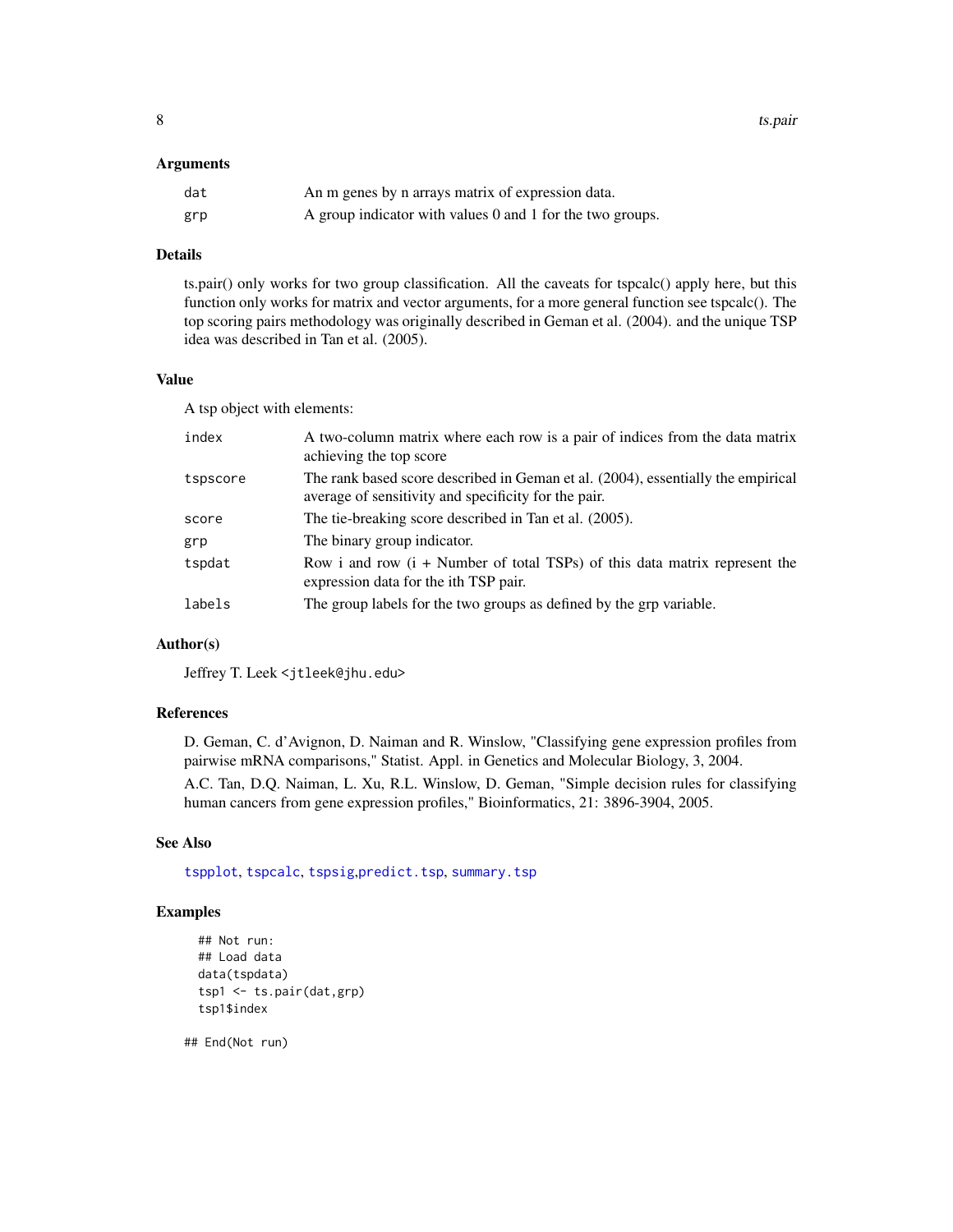<span id="page-8-1"></span><span id="page-8-0"></span>

This function calculates the pair of genes that show the maximum difference in ranking between two user specified groups. The "top scoring pair" (TSP) maximizes the average of sensitivity and specificity over all rank based classifiers using a pair of genes in the data set.

#### Usage

tspcalc(dat,grp)

#### Arguments

| dat | Can take two values: (a) an m genes by n arrays matrix of expression data or $(b)$<br>an eSet object                                                                 |
|-----|----------------------------------------------------------------------------------------------------------------------------------------------------------------------|
| grp | Can take one of two values: (a) A group indicator in character or numeric form,<br>(b) an integer indicating the column of pData(dat) to use as the group indicator. |

#### Details

tspcalc only works for two group classification. The computation time grows rapidly in the number of genes, so for large gene expression matrices one should be prepared to wait or do a pre-filtering step. The top scoring pairs methodology was originally described in Geman et al. (2004) and the unique TSP idea was described in Tan et al. (2005).

#### Value

A tsp object with elements:

| index    | A two-column matrix where each row is a pair of indices from the data matrix<br>achieving the top score                                  |
|----------|------------------------------------------------------------------------------------------------------------------------------------------|
| tspscore | The rank based score described in Geman et al. (2004), essentially the empirical<br>average of sensitivity and specificity for the pair. |
| score    | The tie-breaking score described in Tan et al. (2005).                                                                                   |
| grp      | The binary group indicator.                                                                                                              |
| tspdat   | Row i and row $(i +$ Number of total TSPs) of this data matrix represent the<br>expression data for the ith TSP pair.                    |
| labels   | The group labels for the two groups as defined by the grp variable.                                                                      |

#### Author(s)

Jeffrey T. Leek <jtleek@jhu.edu>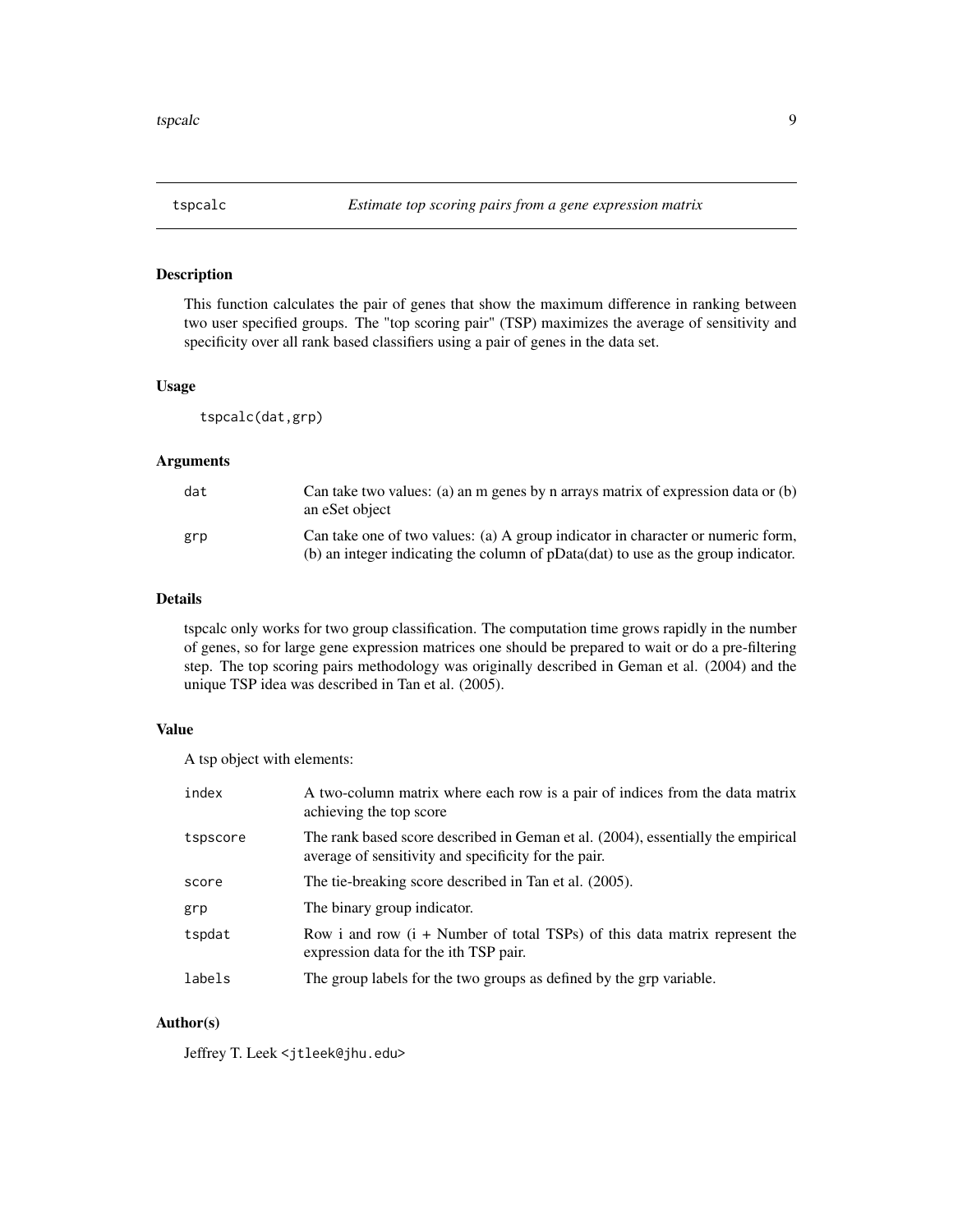#### <span id="page-9-0"></span>References

D. Geman, C. d'Avignon, D. Naiman and R. Winslow, "Classifying gene expression profiles from pairwise mRNA comparisons," Statist. Appl. in Genetics and Molecular Biology, 3, 2004.

A.C. Tan, D.Q. Naiman, L. Xu, R.L. Winslow, D. Geman, "Simple decision rules for classifying human cancers from gene expression profiles," Bioinformatics, 21: 3896-3904, 2005.

#### See Also

[tspplot](#page-10-1), [ts.pair](#page-6-1), [tspsig](#page-11-1),[predict.tsp](#page-4-1), [summary.tsp](#page-5-1)

#### Examples

```
## Not run:
 ## Load data
 data(tspdata)
 ## Run tspcalc() on a data matrix and grp vector
 tsp1 <- tspcalc(dat,grp)
 tsp1$index
 ## Run tspcalc() on an expression set and a column of the pData matrix
 tsp2 <- tspcalc(eSet1,1)
 tsp2$index
## End(Not run)
```
tspdata *Simulated gene expression data in both matrix and expression set format.*

#### Description

These data sets can be used to illustrate the TSP functions. The data consist of two simulated data sets "dat", "dat2", a group indicator "grp" for "dat", and two expression sets "eSet1" and "eSet2" where the expression of eSet1 is "dat", the expression of eSet2 is dat2, and the pData for eSet1 consists of "grp".

#### Usage

dat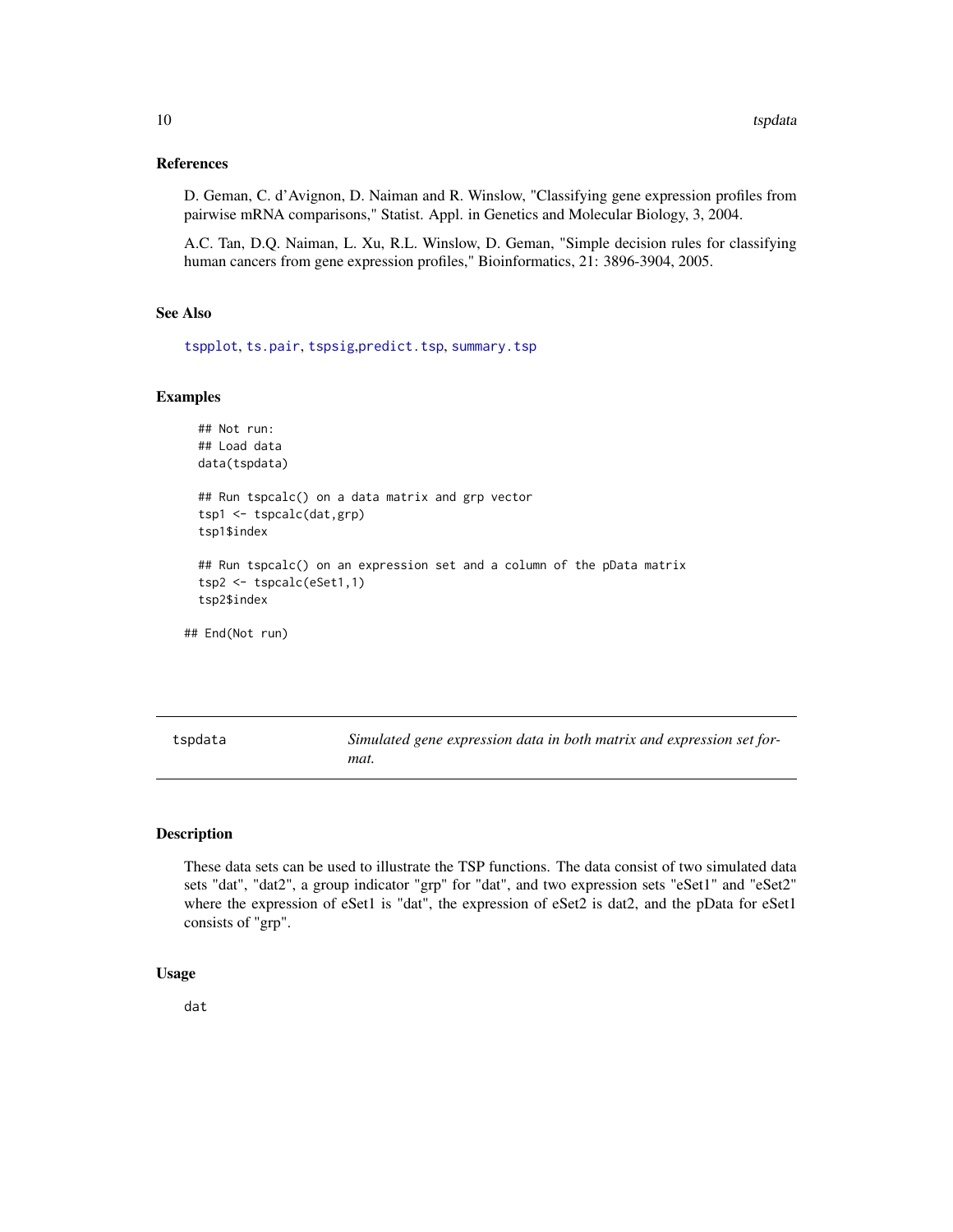<span id="page-10-1"></span><span id="page-10-0"></span>

Graphical display of tsp objects

#### Usage

tspplot(tspobj)

#### Arguments

tspobj A tsp object.

#### Details

tspplot() creates a plot of each top scoring pair.The figure plots the expression for the first gene in the TSP pair versus the expression for the second gene in the TSP pair across arrays. The user defined groups are plotted in the colors red and blue. The score for the pair is shown across the top of each plot. If there is more than one TSP, hitting return will cycle from one TSP to the next.

#### Value

Nothing of interest.

#### Author(s)

Jeffrey T. Leek <jtleek@jhu.edu>

#### References

D. Geman, C. d'Avignon, D. Naiman and R. Winslow, "Classifying gene expression profiles from pairwise mRNA comparisons, Statist. Appl. in Genetics and Molecular Biology, 3, 2004.

#### See Also

[tspcalc](#page-8-1), [ts.pair](#page-6-1), [tspsig](#page-11-1),[predict.tsp](#page-4-1), [summary.tsp](#page-5-1)

#### Examples

```
## Not run:
## Load data
data(tspdata)
tsp1 <- tspcalc(dat,grp)
tspplot(tsp1)
```
## End(Not run)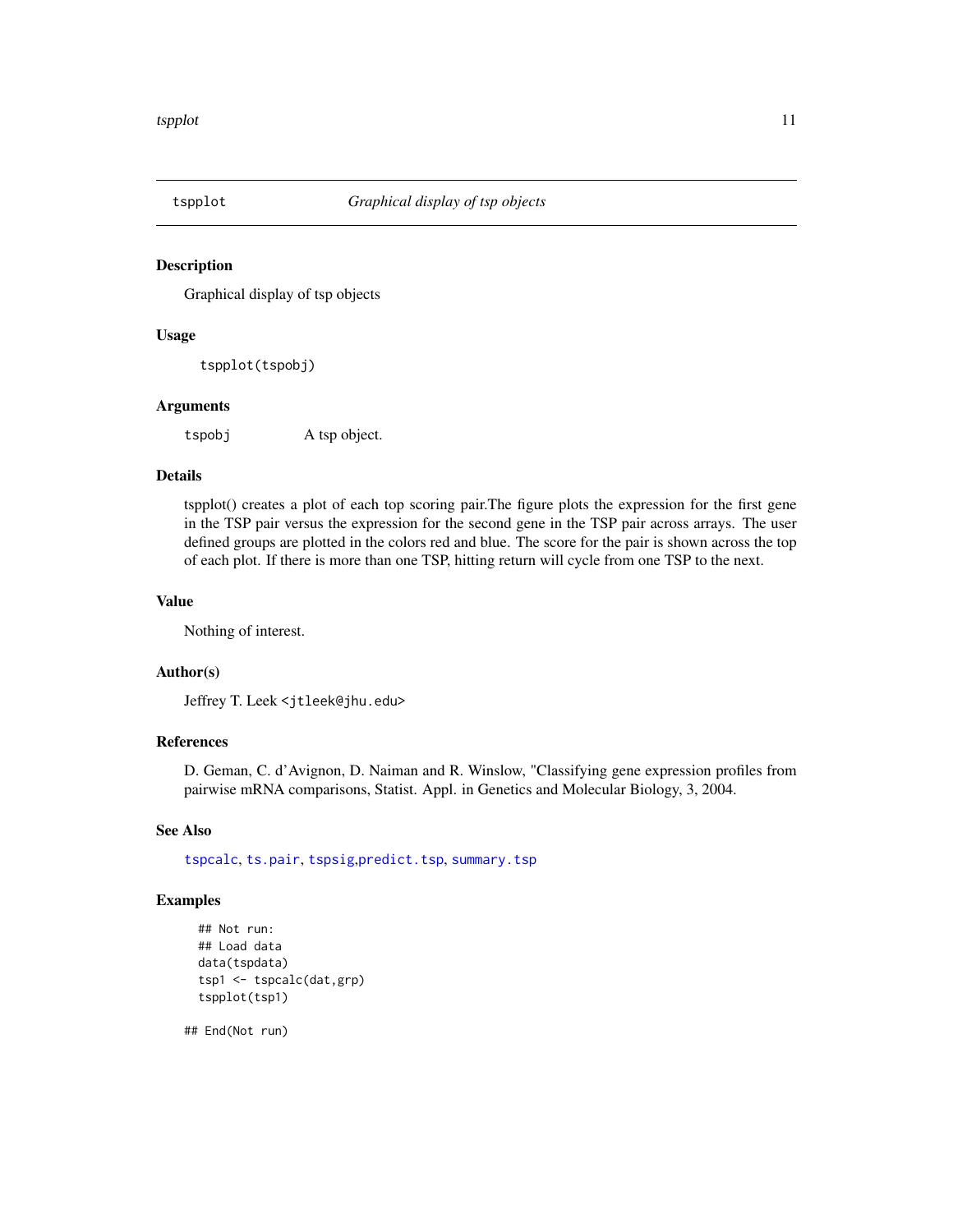<span id="page-11-1"></span><span id="page-11-0"></span>

This function calculates the significance of a top-scoring pair. It can be run after tspcalc() to calculate how strong a TSP is.

#### Usage

tspsig(dat,grp,B=50,seed=NULL)

#### Arguments

| dat  | Can take two values: (a) an m genes by n arrays matrix of expression data or $(b)$<br>an eSet object                                                               |
|------|--------------------------------------------------------------------------------------------------------------------------------------------------------------------|
| grp  | Can take one of two values: (a) A group indicator incharacter or numeric form,<br>(b) an integer indicating the column of pData(dat) to use as the group indicator |
| B    | The number of permutations to perform in calculation of the p-value, default is<br>50.                                                                             |
| seed | If this is a numeric argument, the seed will be set for reproducible p-values.                                                                                     |

#### Details

tspsig() only works for two group classification. The computation time grows rapidly in the number of genes, so for large gene expression matrices one should be prepared to wait or do a pre-filtering step. A progress bar is shown which gives some indication of the time until the calculation is complete. The top scoring pairs methodology was originally described in Geman et al. (2004).

#### Value

|            | A p-value for testing the null hypothesis that there is no TSP for the data set dat. |
|------------|--------------------------------------------------------------------------------------|
| nullscores | The null TSP scores from the permutation test.                                       |

#### Author(s)

Jeffrey T. Leek <jtleek@jhu.edu>

#### References

D. Geman, C. d'Avignon, D. Naiman and R. Winslow, "Classifying gene expression profiles from pairwise mRNA comparisons," Statist. Appl. in Genetics and Molecular Biology, 3, 2004.

#### See Also

[tspplot](#page-10-1), [ts.pair](#page-6-1), [tspcalc](#page-8-1),[predict.tsp](#page-4-1), [summary.tsp](#page-5-1)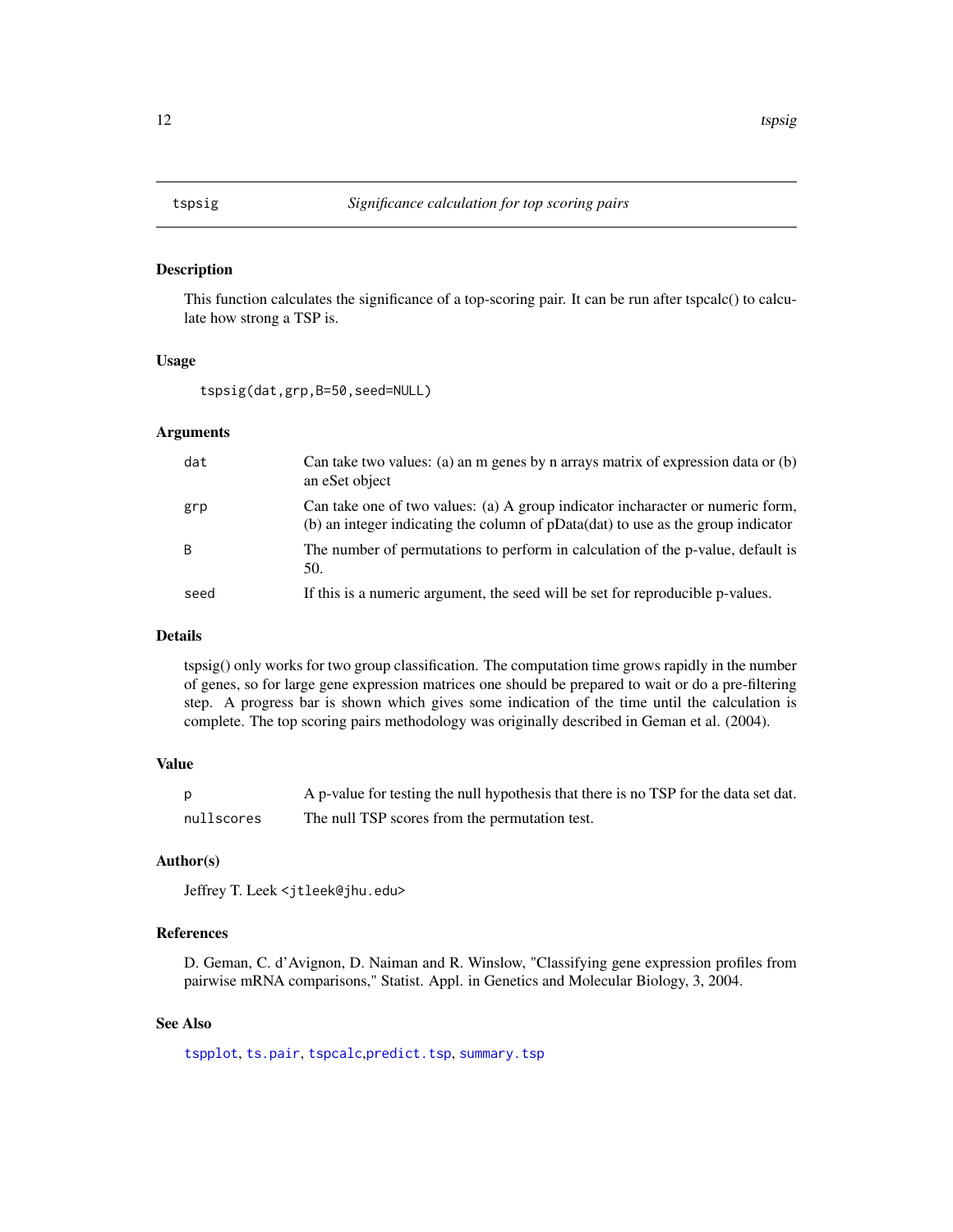#### tspsig the control of the control of the control of the control of the control of the control of the control of the control of the control of the control of the control of the control of the control of the control of the c

#### Examples

```
## Not run:
 ## Load data
 data(tspdata)
 ## Run tspcalc() on a data matrix and grp vector
 tsp1 <- tspcalc(dat,grp)
 ## Run tspsig() to get a p-value
 p <- tspsig(dat,grp)
 p
## End(Not run)
```